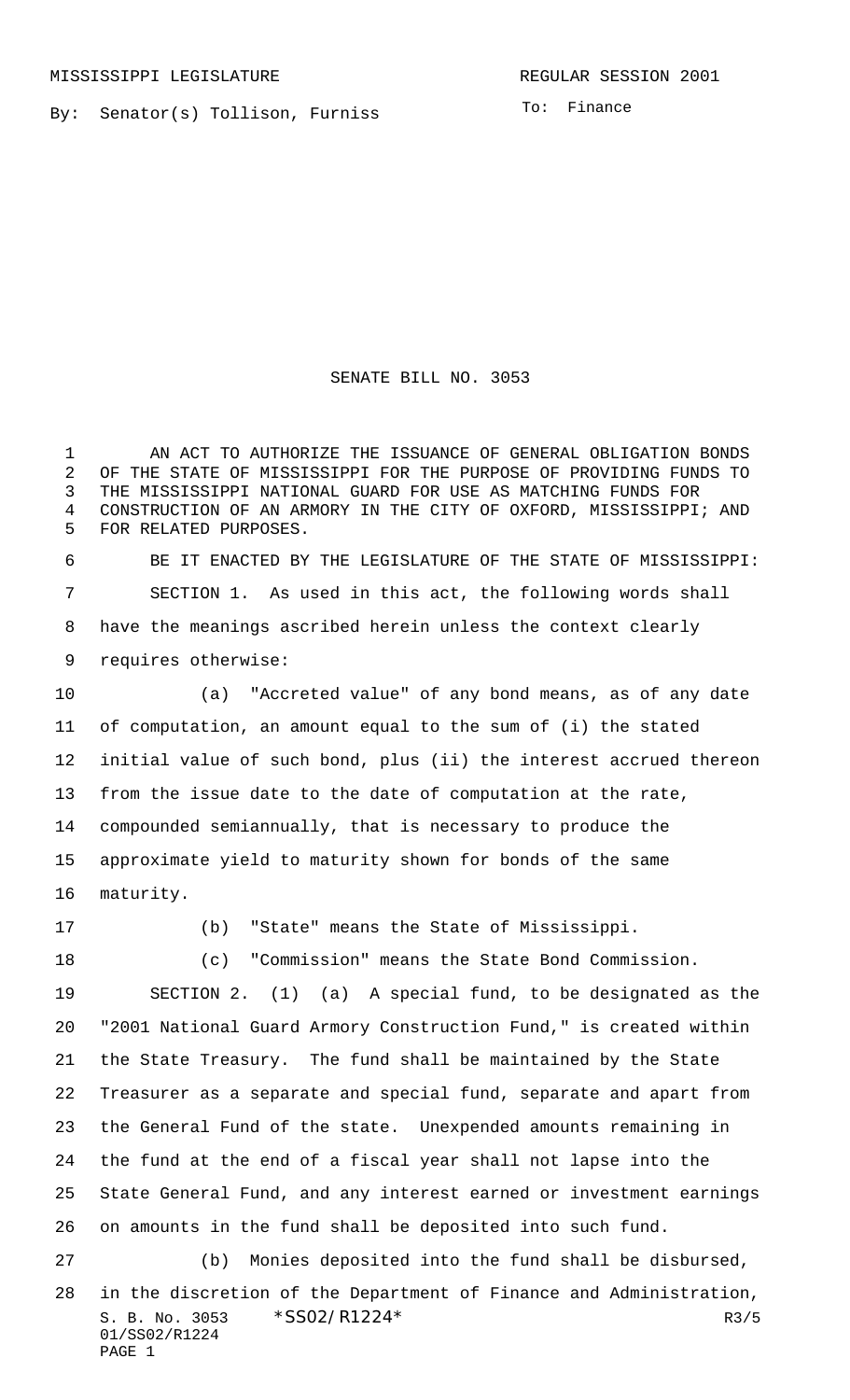to provide funds to the Mississippi National Guard for use as matching funds for construction of an armory in the City of Oxford, Mississippi.

 (2) Amounts deposited into such special fund shall be disbursed to pay the costs of projects described in subsection (1) of this section. If any monies in such special fund are not used within four (4) years after the date the proceeds of the bonds authorized under this act are deposited into the special fund, then the Department of Finance and Administration shall provide an accounting of such unused monies to the commission. Promptly after the commission has certified, by resolution duly adopted, that the projects described in subsection (1) of this section shall have been completed, abandoned, or cannot be completed in a timely fashion, any amounts remaining in such special fund shall be applied to pay debt service on the bonds issued under this act, in accordance with the proceedings authorizing the issuance of such bonds and as directed by the commission.

 (3) The Mississippi Military Department is expressly authorized and empowered to receive and expend any local or other source funds in connection with the expenditure of funds provided for in this section. The expenditure of monies deposited into the special fund shall be under the direction of the Mississippi Military Department, and such funds shall be paid by the State Treasurer upon warrants issued by the Department of Finance and Administration, which warrants shall be issued upon requisitions signed by the Executive Director of the Department of Finance and Administration or his designee.

S. B. No. 3053 \*SS02/R1224\* 01/SS02/R1224 PAGE 2 SECTION 3. (1) The commission, at one time, or from time to time, may declare by resolution the necessity for issuance of general obligation bonds of the State of Mississippi to provide funds for all costs incurred or to be incurred for the purposes described in Section 2 of this act. Upon the adoption of a resolution by the Mississippi Military Department, declaring the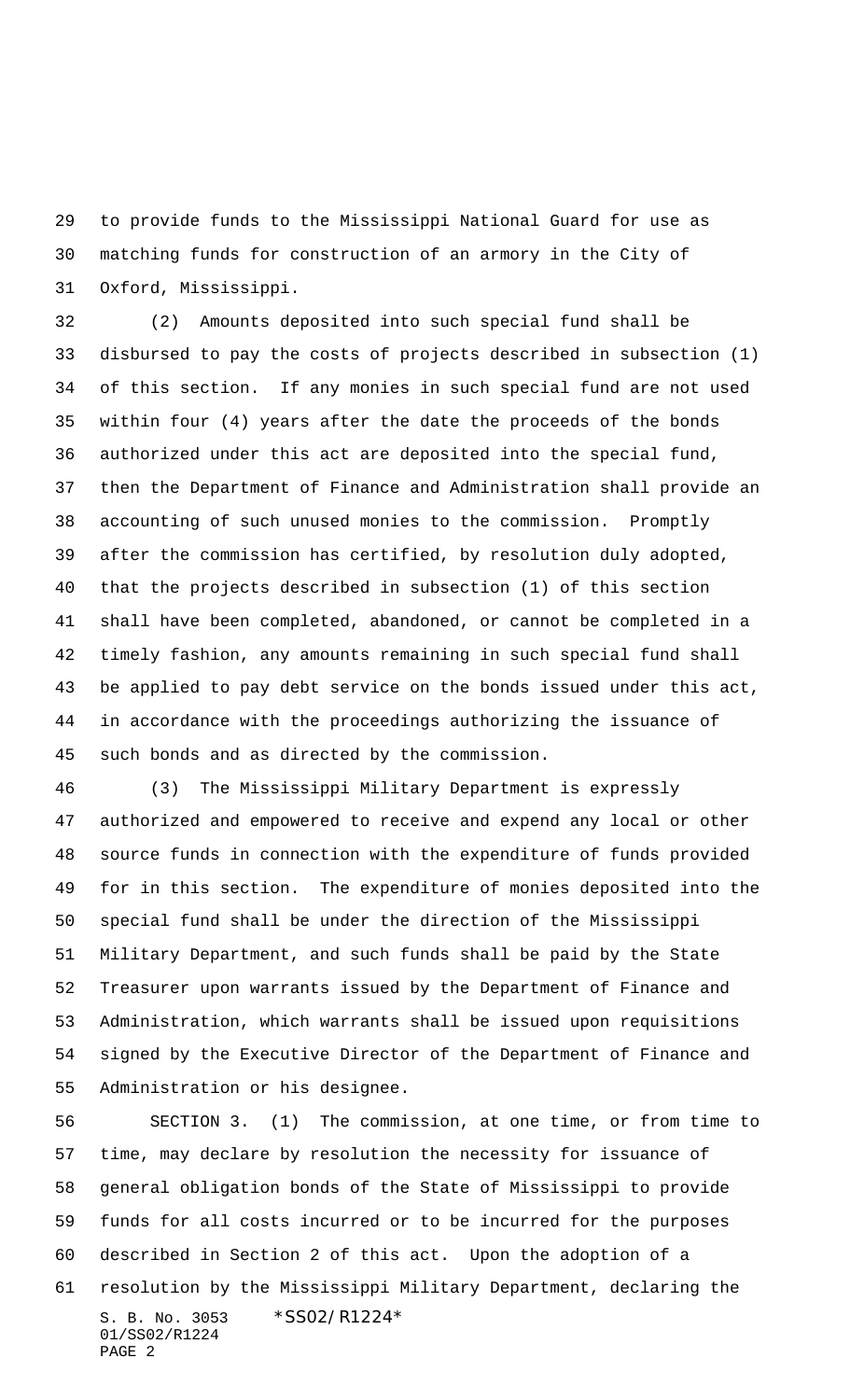necessity for the issuance of any part or all of the general obligation bonds authorized by this section, the Mississippi Military Department shall deliver a certified copy of its resolution or resolutions to the commission. Upon receipt of such resolution, the commission, in its discretion, may act as the issuing agent, prescribe the form of the bonds, advertise for and accept bids, issue and sell the bonds so authorized to be sold and do any and all other things necessary and advisable in connection with the issuance and sale of such bonds. The total amount of bonds issued under this act shall not exceed One Million Six Hundred Fifty Thousand Dollars (\$1,650,000.00).

 (2) Any investment earnings on amounts deposited into the special fund created in Section 2 of this act shall be used to pay debt service on bonds issued under this act, in accordance with the proceedings authorizing issuance of such bonds.

 SECTION 4. The principal of and interest on the bonds authorized under this act shall be payable in the manner provided in this section. Such bonds shall bear such date or dates, be in such denomination or denominations, bear interest at such rate or rates (not to exceed the limits set forth in Section 75-17-101, Mississippi Code of 1972), be payable at such place or places within or without the State of Mississippi, shall mature absolutely at such time or times not to exceed twenty-five (25) years from date of issue, be redeemable before maturity at such time or times and upon such terms, with or without premium, shall bear such registration privileges, and shall be substantially in such form, all as shall be determined by resolution of the commission.

S. B. No. 3053 \*SS02/R1224\* SECTION 5. The bonds authorized by this act shall be signed by the chairman of the commission, or by his facsimile signature, and the official seal of the commission shall be affixed thereto, attested by the secretary of the commission. The interest coupons, if any, to be attached to such bonds may be executed by

01/SS02/R1224 PAGE 3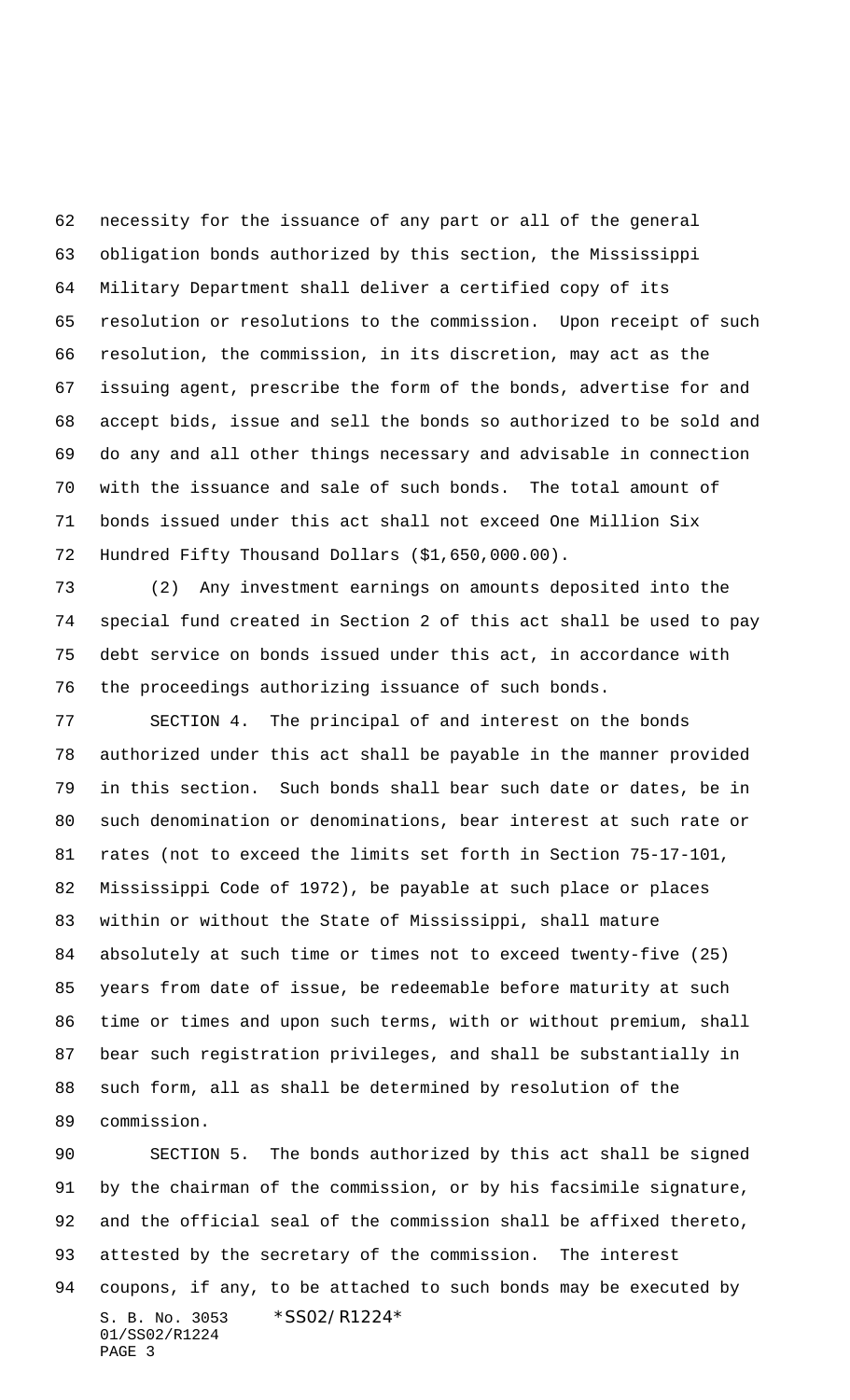the facsimile signatures of such officers. Whenever any such bonds shall have been signed by the officials designated to sign the bonds who were in office at the time of such signing but who may have ceased to be such officers before the sale and delivery of such bonds, or who may not have been in office on the date such bonds may bear, the signatures of such officers upon such bonds and coupons shall nevertheless be valid and sufficient for all purposes and have the same effect as if the person so officially signing such bonds had remained in office until their delivery to the purchaser, or had been in office on the date such bonds may bear. However, notwithstanding anything herein to the contrary, such bonds may be issued as provided in the Registered Bond Act of the State of Mississippi.

 SECTION 6. All bonds and interest coupons issued under the provisions of this act have all the qualities and incidents of negotiable instruments under the provisions of the Mississippi Uniform Commercial Code, and in exercising the powers granted by this act, the commission shall not be required to and need not comply with the provisions of the Mississippi Uniform Commercial Code.

S. B. No. 3053 \*SS02/R1224\* 01/SS02/R1224 PAGE 4 SECTION 7. The commission shall act as the issuing agent for the bonds authorized under this act, prescribe the form of the bonds, advertise for and accept bids, issue and sell the bonds so authorized to be sold, pay all fees and costs incurred in such issuance and sale, and do any and all other things necessary and advisable in connection with the issuance and sale of such bonds. The commission is authorized and empowered to pay the costs that are incident to the sale, issuance and delivery of the bonds authorized under this act from the proceeds derived from the sale of such bonds. The commission shall sell such bonds on sealed bids at public sale, and for such price as it may determine to be for the best interest of the State of Mississippi, but no such sale shall be made at a price less than par plus accrued interest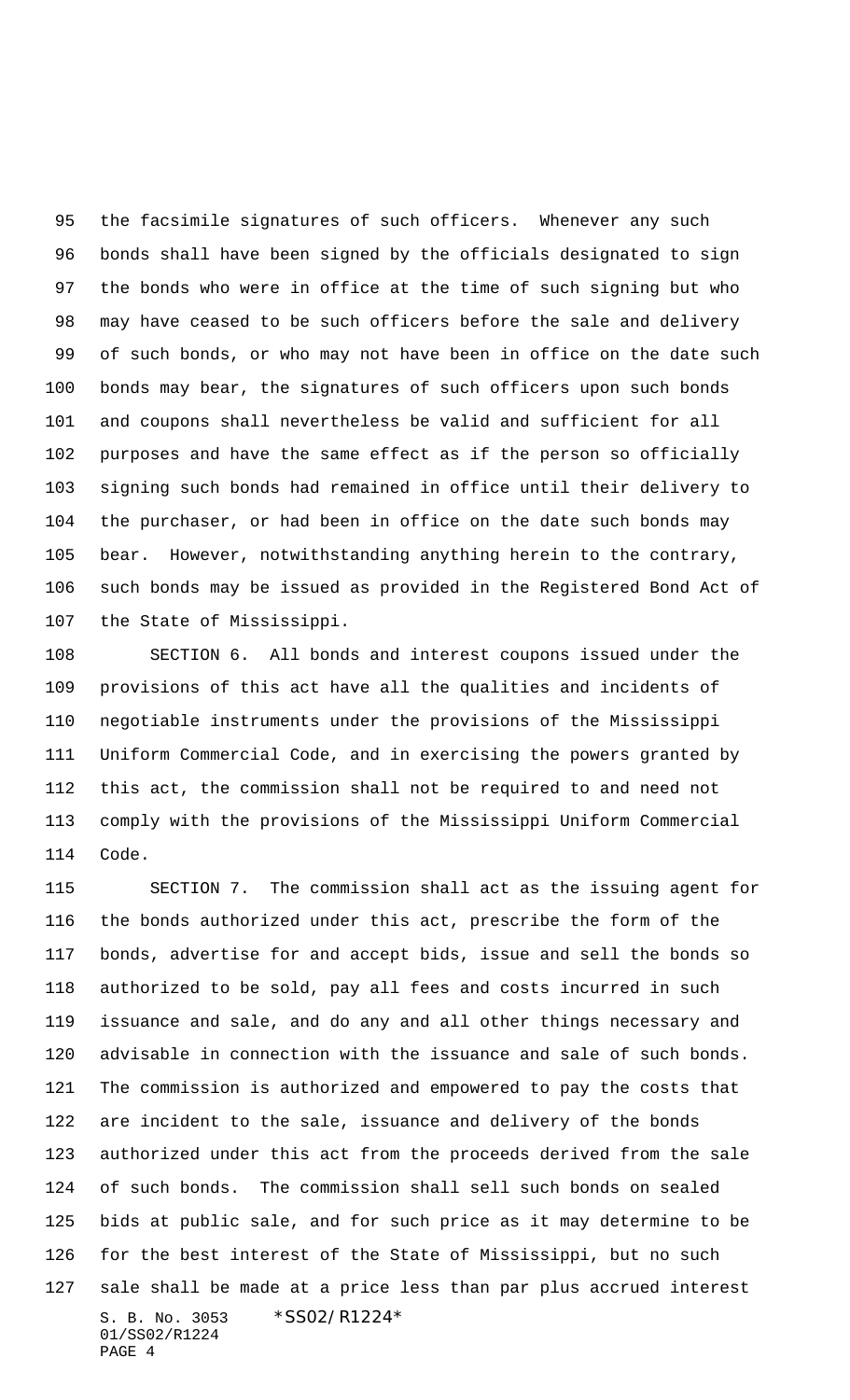to the date of delivery of the bonds to the purchaser. All interest accruing on such bonds so issued shall be payable semiannually or annually; however, the first interest payment may be for any period of not more than one (1) year.

 Notice of the sale of any such bonds shall be published at least one time, not less than ten (10) days before the date of sale, and shall be so published in one or more newspapers published or having a general circulation in the City of Jackson, Mississippi, and in one or more other newspapers or financial journals with a national circulation, to be selected by the commission.

 The commission, when issuing any bonds under the authority of this act, may provide that bonds, at the option of the State of Mississippi, may be called in for payment and redemption at the call price named therein and accrued interest on such date or dates named therein.

 SECTION 8. The bonds issued under the provisions of this act are general obligations of the State of Mississippi, and for the payment thereof the full faith and credit of the State of Mississippi is irrevocably pledged. If the funds appropriated by the Legislature are insufficient to pay the principal of and the interest on such bonds as they become due, then the deficiency shall be paid by the State Treasurer from any funds in the State Treasury not otherwise appropriated. All such bonds shall contain recitals on their faces substantially covering the provisions of this section.

 SECTION 9. Upon the issuance and sale of bonds under the provisions of this act, the commission shall transfer the proceeds of any such sale or sales to the special fund created in Section 2 of this act. The proceeds of such bonds shall be disbursed solely upon the order of the Department of Finance and Administration under such restrictions, if any, as may be contained in the resolution providing for the issuance of the bonds.

S. B. No. 3053 \*SS02/R1224\* 01/SS02/R1224 PAGE 5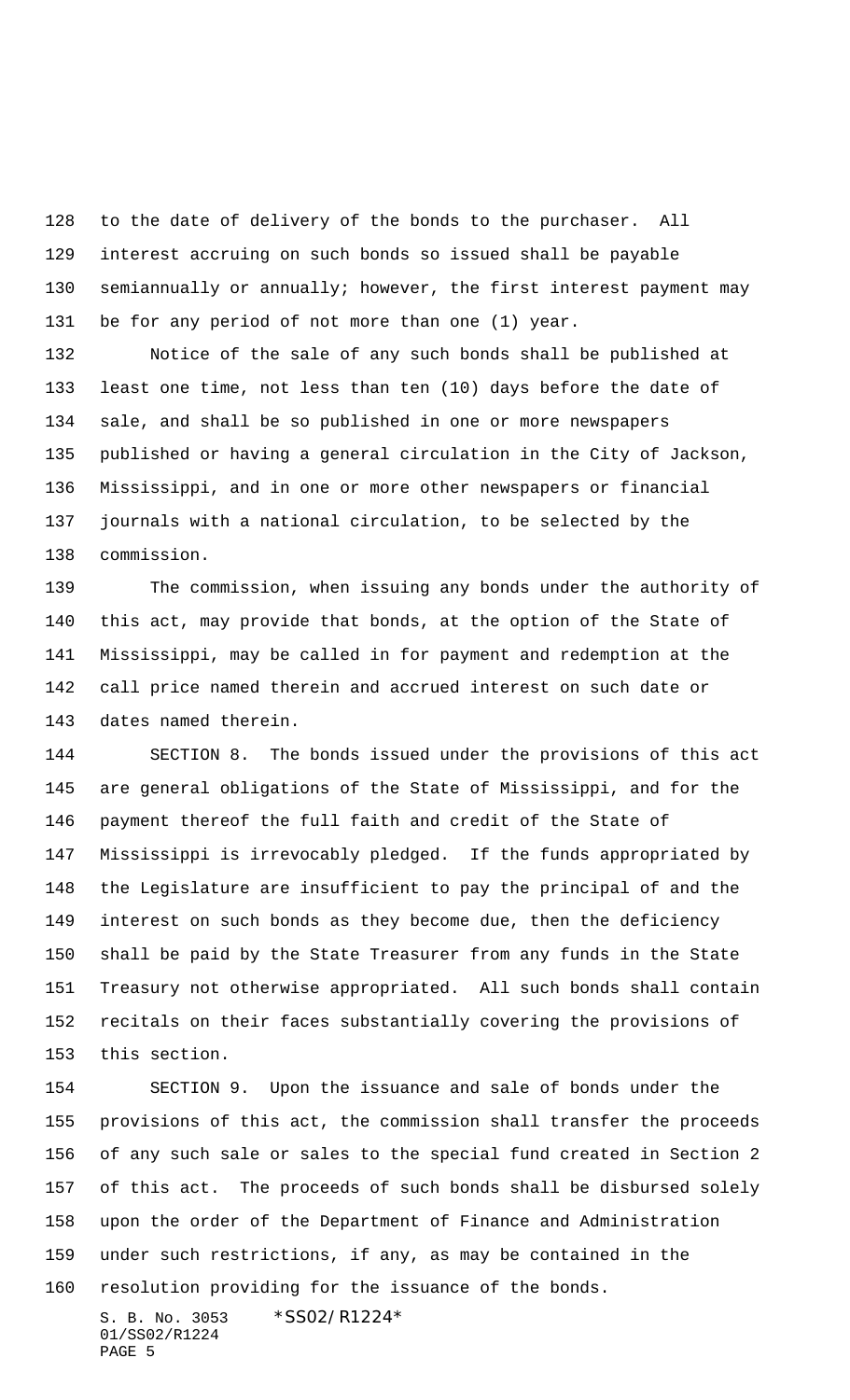SECTION 10. The bonds authorized under this act may be issued without any other proceedings or the happening of any other conditions or things other than those proceedings, conditions and things which are specified or required by this act. Any resolution providing for the issuance of bonds under the provisions of this act shall become effective immediately upon its adoption by the commission, and any such resolution may be adopted at any regular or special meeting of the commission by a majority of its members.

 SECTION 11. The bonds authorized under the authority of this act may be validated in the Chancery Court of the First Judicial District of Hinds County, Mississippi, in the manner and with the force and effect provided by Chapter 13, Title 31, Mississippi Code of 1972, for the validation of county, municipal, school district and other bonds. The notice to taxpayers required by such statutes shall be published in a newspaper published or having a general circulation in the City of Jackson, Mississippi.

 SECTION 12. Any holder of bonds issued under the provisions of this act or of any of the interest coupons pertaining thereto may, either at law or in equity, by suit, action, mandamus or other proceeding, protect and enforce any and all rights granted under this act, or under such resolution, and may enforce and compel performance of all duties required by this act to be performed, in order to provide for the payment of bonds and interest thereon.

 SECTION 13. All bonds issued under the provisions of this act shall be legal investments for trustees and other fiduciaries, and for savings banks, trust companies and insurance companies organized under the laws of the State of Mississippi, and such bonds shall be legal securities which may be deposited with and shall be received by all public officers and bodies of this state and all municipalities and political subdivisions for the purpose of securing the deposit of public funds.

S. B. No. 3053 \*SS02/R1224\* 01/SS02/R1224 PAGE 6